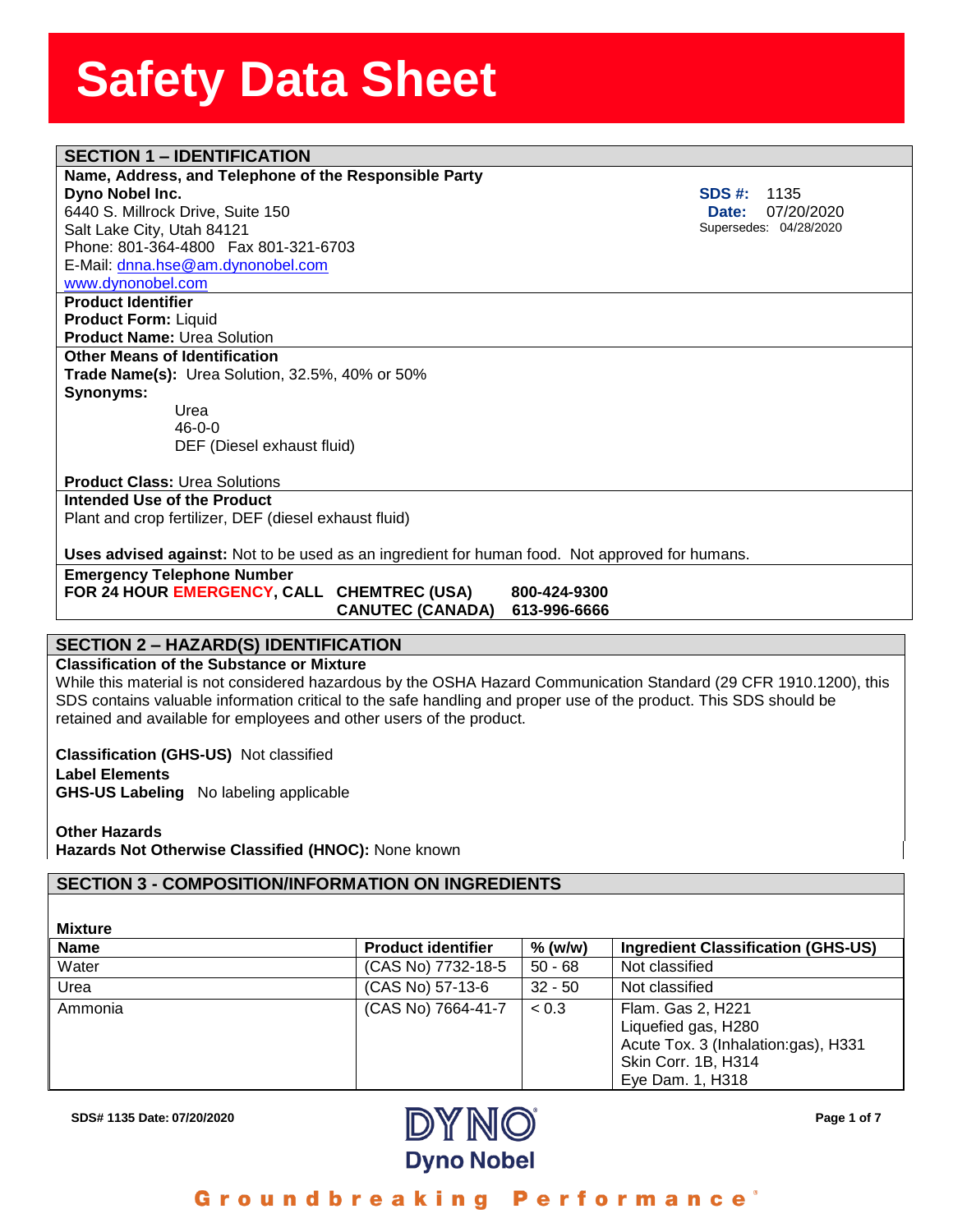|                                                                                                                   | <b>STOT SE 3, H335</b>  |
|-------------------------------------------------------------------------------------------------------------------|-------------------------|
|                                                                                                                   | Aquatic Acute 1, H400   |
|                                                                                                                   | Aquatic Chronic 2, H411 |
| Ingredients, other than those mentioned above, as used in this product are not hazardous as defined under current |                         |

Department of Labor regulations or are present in deminimus concentrations (less than 0.1% for carcinogens, less than 1.0% for other hazardous materials).

### **SECTION 4 - FIRST AID MEASURES**

**Description of First Aid Measures**

**Eye Contact:** Immediately flush with large amounts of water, including under the eyelids. If pain or irritation persists, seek medical attention. Speed and thoroughness in rinsing eyes are important to avoid permanent injury.

**Inhalation:** Remove to fresh air and keep at rest in a position comfortable for breathing. Obtain medical attention if breathing difficulty persists.

**Skin Contact:** Remove contaminated clothing. Rinse immediately with plenty of water. Obtain medical attention if irritation develops or persists. Wash contaminated clothing before reuse.

**Ingestion:** Do not induce vomiting. Get medical attention immediately.

#### **Most Important Symptoms and Effects Both Acute and Delayed**

**General:** May cause skin irritation and eye irritation.

**Inhalation:** May cause respiratory irritation.

**Skin Contact:** May cause skin irritation.

**Eye Contact:** May cause eye irritation.

**Ingestion:** Do not induce vomiting. Get medical attention immediately.

**Chronic Symptoms:** None expected under normal conditions of use.

#### **Indication of Any Immediate Medical Attention and Special Treatment Needed**

If exposed and feeling unwell, seek medical advice (show the label where possible).

#### **SECTION 5 - FIRE-FIGHTING MEASURES**

**Extinguishing Media**

**Suitable Extinguishing Media:** Use extinguishing media appropriate for surrounding fire.

**Unsuitable Extinguishing Media:** Do not use a heavy water stream. Use of heavy stream of water may spread fire.

#### **Special Hazards Arising from the Substance or Mixture**

**Fire Hazard:** Not combustible but may decompose at high temperatures.

**Explosion Hazard:** Product is not explosive.

**Reactivity:** Hazardous reactions will not occur under normal conditions.

**Advice for Firefighters**

**Precautionary Measures Fire:** Exercise caution when fighting any chemical fire. Under fire conditions, hazardous fumes will be present.

**Firefighting Instructions:** Use water spray or fog for cooling exposed containers.

**Protection During Firefighting:** Do not enter fire area without proper protective equipment, including respiratory protection.

**Hazardous Combustion Products**: Ammonia. Nitrogen oxides.

**Reference to Other Sections:** Refer to section 9 for flammability properties.

#### **SECTION 6 - ACCIDENTAL RELEASE MEASURES**

**Personal Precautions, Protective Equipment and Emergency Procedures**

**General Measures:** Use proper hygiene practices and avoid excessive skin contact.

**For Non-Emergency Personnel**

**Protective Equipment:** Use appropriate personal protection equipment (PPE).

**Emergency Procedures:** Evacuate unnecessary personnel.

**SDS# 1135 Date: 07/20/2020 Page 2 of 7**



#### **Performance** Groundbreaking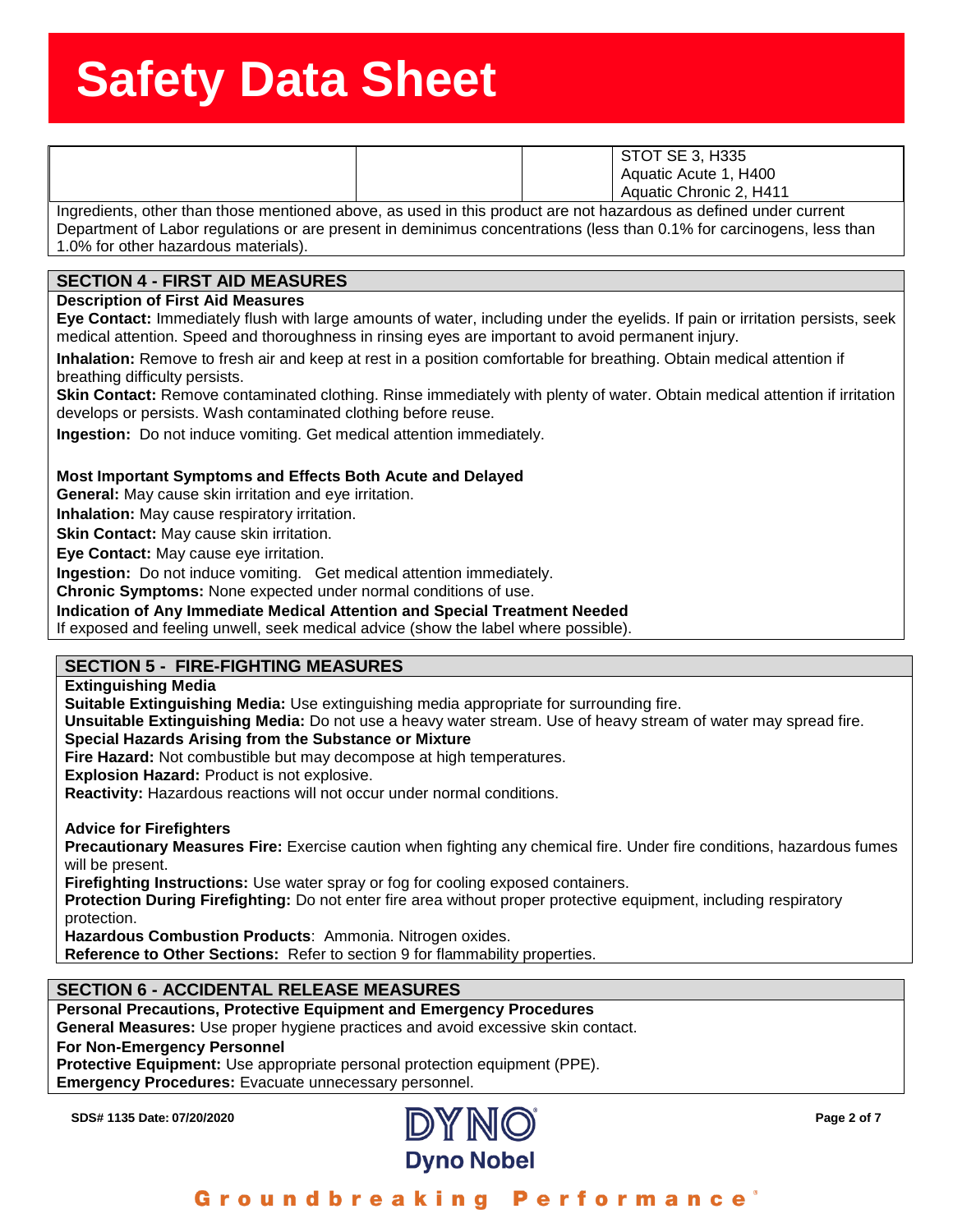### **For Emergency Personnel & SherrSheet SherrSheet SherrSheet SherrSheet SherrSheet SherrSheet SherrSheet SherrSheet**<br>Primary SherrSheet SherrSheet SherrSheet SherrSheet SherrSheet SherrSheet SherrSheet SherrSheet SherrSheet

**Protective Equipment:** Equip cleanup crew with proper protection.

**ptective Equipment:** Equip<br>**hergency Procedures:** Ven<br>vironmental Precautions **Emergency Procedures:** Ventilate area.

#### **Environmental Precautions**

Prevent entry to sewers and public waters. Notify authorities if liquid enters sewers or public waters.

#### **Methods and Material for Containment and Cleaning Up**

**For Containment:** Contain any spills to prevent migration and entry into sewers or streams.

**Methods for Cleaning Up:** Clean up spills immediately and dispose of safely. Transfer spilled material to a suitable container for disposal. Contact competent authorities as appropriate after a spill.

#### **Reference to Other Sections**

See heading 8, Exposure Controls and Personal Protection..

#### **SECTION 7 - HANDLING AND STORAGE**

#### **Precautions for Safe Handling**

Store in compliance with all Federal, State, and local regulations. Store in a well-ventilated area, away from incompatible materials or sources of heat and ignition. Empty containers may contain residue and can be dangerous. Do not pressurize, cut, weld, braze, solder, drill, grind or expose such containers to excessive heat, flames, sparks or other sources of ignition; they may evolve noxious fumes.

**Hygiene Measures:** Handle in accordance with good industrial hygiene and safety procedures. Wash hands and other exposed areas with mild soap and water before eating, drinking or smoking and when leaving work.

#### **Conditions for Safe Storage, Including Any Incompatibilities**

**Storage Conditions:** Store in compliance with all Federal, State, and local regulations.

**Incompatible Materials:** Nitric Acid, gallium, perchlorate, strong oxidizing agents, caustics and alkalis.

#### **SECTION 8 - EXPOSURE CONTROLS/PERSONAL PROTECTION**

#### **Control Parameters**

No Occupational Exposure Limits (OELs) have been established for this product or its chemical components. **Exposure Controls**

**Appropriate Engineering Controls:** Ensure adequate ventilation, especially in confined areas. Emergency eye wash fountains and safety showers should be available but not required.

**Personal Protective Equipment:** Safety glasses, gloves and general work clothing are recommended. Where ventilation is insufficient, wear respiratory protection. Wearing of appropriate protective clothing and gloves is suggested if epidermal sensitivity develops.



**Materials for Protective Clothing:** Not specified

**Hand Protection:** Wear chemically resistant protective gloves.

**Eye Protection:** Safety glasses.

**Skin and Body Protection:** Wear suitable protective clothing.

**Respiratory Protection:** Use a NIOSH-approved respirator or self-contained breathing apparatus whenever exposure may exceed established Occupational Exposure Limits.

**Environmental Exposure Controls:** Collect spilled material into containers for disposal. Do not flush to surface water. Spilled chemical can be used as fertilizer (46-0-0). Follow applicable Federal, State and local reporting requirements. **Consumer Exposure Controls:** Do not eat, drink or smoke during use

**SDS# 1135 Date: 07/20/2020 Page 3 of 7**

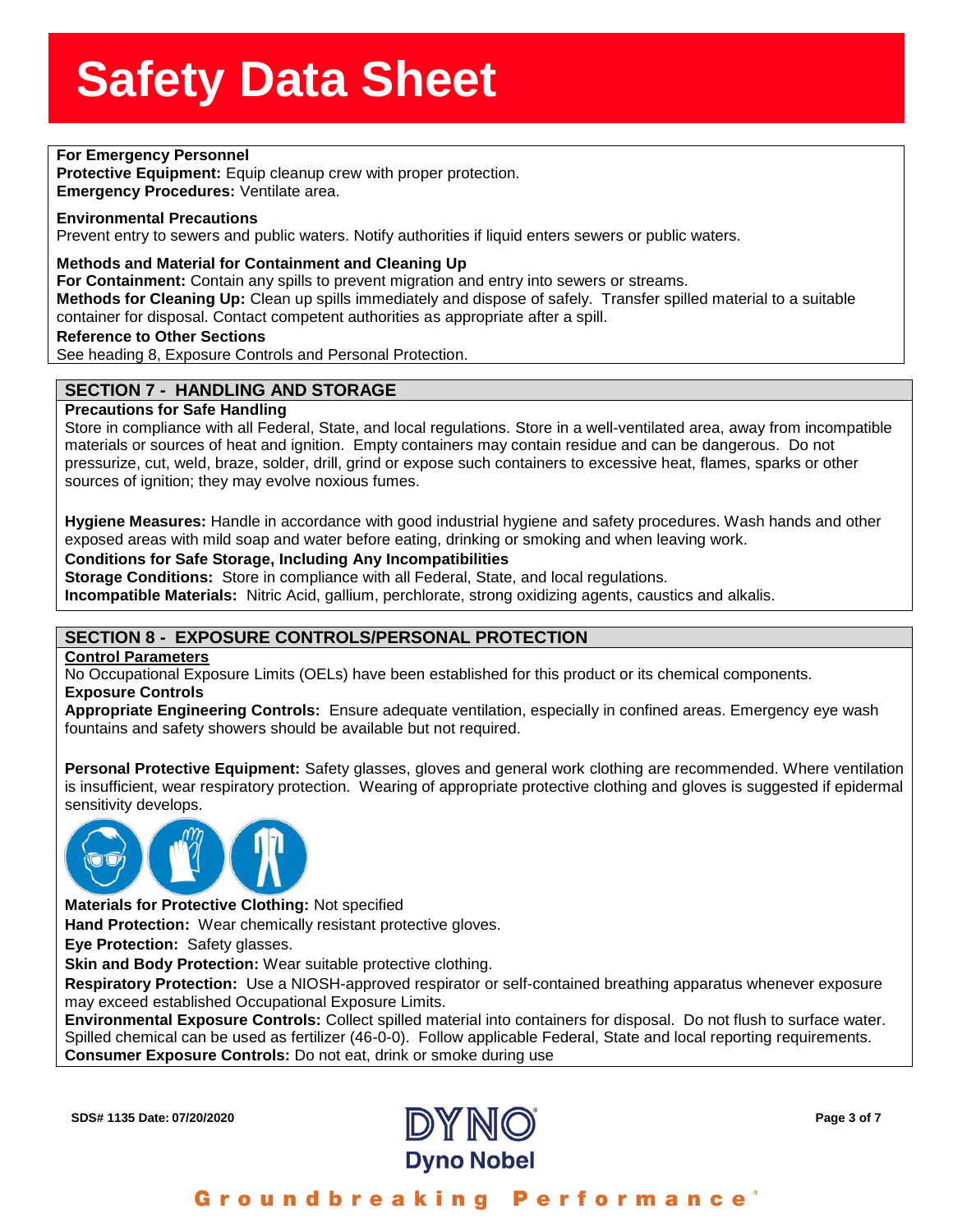| <b>SECTION 9 - PHYSICAL AND CHEMICAL PROPERTIES</b>          |  |                                                                                      |  |  |  |
|--------------------------------------------------------------|--|--------------------------------------------------------------------------------------|--|--|--|
| <b>Information on Basic Physical and Chemical Properties</b> |  |                                                                                      |  |  |  |
| <b>Physical State</b>                                        |  | Liquid                                                                               |  |  |  |
| Appearance                                                   |  | Colorless                                                                            |  |  |  |
| Odor                                                         |  | Slight ammonia                                                                       |  |  |  |
| <b>Odor Threshold</b>                                        |  | Not available                                                                        |  |  |  |
| pH                                                           |  | Not available                                                                        |  |  |  |
| <b>Evaporation Rate</b>                                      |  | Not available                                                                        |  |  |  |
| <b>Melting Point</b>                                         |  | Not available                                                                        |  |  |  |
| <b>Freezing Point</b>                                        |  | Not available                                                                        |  |  |  |
| <b>Boiling Point</b>                                         |  | Not available                                                                        |  |  |  |
| <b>Flash Point</b>                                           |  | Not applicable                                                                       |  |  |  |
| <b>Auto-ignition Temperature</b>                             |  | Not available                                                                        |  |  |  |
| <b>Decomposition Temperature</b>                             |  | 135 °C (275 °F) (Urea)                                                               |  |  |  |
| Flammability (solid, gas)                                    |  | Not applicable                                                                       |  |  |  |
| <b>Lower Flammable Limit</b>                                 |  | Not applicable                                                                       |  |  |  |
| <b>Upper Flammable Limit</b>                                 |  | Not applicable                                                                       |  |  |  |
| <b>Vapor Pressure</b>                                        |  | Not available                                                                        |  |  |  |
| Relative Vapor Density at 20 °C                              |  | Not available                                                                        |  |  |  |
| <b>Specific Gravity</b>                                      |  | 1.09 - 1.14 $g/cc$ (9.1 - 9.5 lb/gal)                                                |  |  |  |
| <b>Solubility</b>                                            |  | Not available                                                                        |  |  |  |
| <b>Partition Coefficient: N-Octanol/Water</b>                |  | Not available                                                                        |  |  |  |
| <b>Viscosity</b>                                             |  | Not available                                                                        |  |  |  |
| <b>Explosion Data - Sensitivity to Mechanical</b>            |  | Not expected to present an explosion hazard due to mechanical                        |  |  |  |
| Impact                                                       |  | impact.                                                                              |  |  |  |
| <b>Explosion Data - Sensitivity to Static</b>                |  | Not expected to present an explosion hazard due to static discharge.                 |  |  |  |
| <b>Discharge</b>                                             |  |                                                                                      |  |  |  |
| <b>Crystallization Temperature</b>                           |  | -11 °C (12 °F) for 32.5%, 0 °C (32 °F) for 40% and 18 °C (62 °F) for 50%<br>solution |  |  |  |
|                                                              |  |                                                                                      |  |  |  |

#### **SECTION 10 - STABILITY AND REACTIVITY**

**Reactivity:** Hazardous reactions will not occur under normal conditions.

**Chemical Stability:** Stable under recommended handling and storage conditions (see section 7).

**Possibility of Hazardous Reactions:** Hazardous polymerization will not occur.

**Conditions to Avoid:** Avoid exposing containers to excessive heat or flame. Keep separated from incompatible materials.

**Incompatible Materials:** Nitric acid. Gallium. Perchlorates. Strong oxidizers. Caustic products. Alkalis. **Hazardous Decomposition Products:** Ammonia. Nitrogen oxides.

#### **SECTION 11 - TOXICOLOGICAL INFORMATION**

**Information on Toxicological Effects - Product Acute Toxicity:** Not classified **LD50 and LC50 Data:** Not available**Skin Corrosion/Irritation:** Not classified **Serious Eye Damage/Irritation:** Not classified **Respiratory or Skin Sensitization:** Not classified **Germ Cell Mutagenicity:** Not classified**Teratogenicity:** Not available**Carcinogenicity:** Not classified

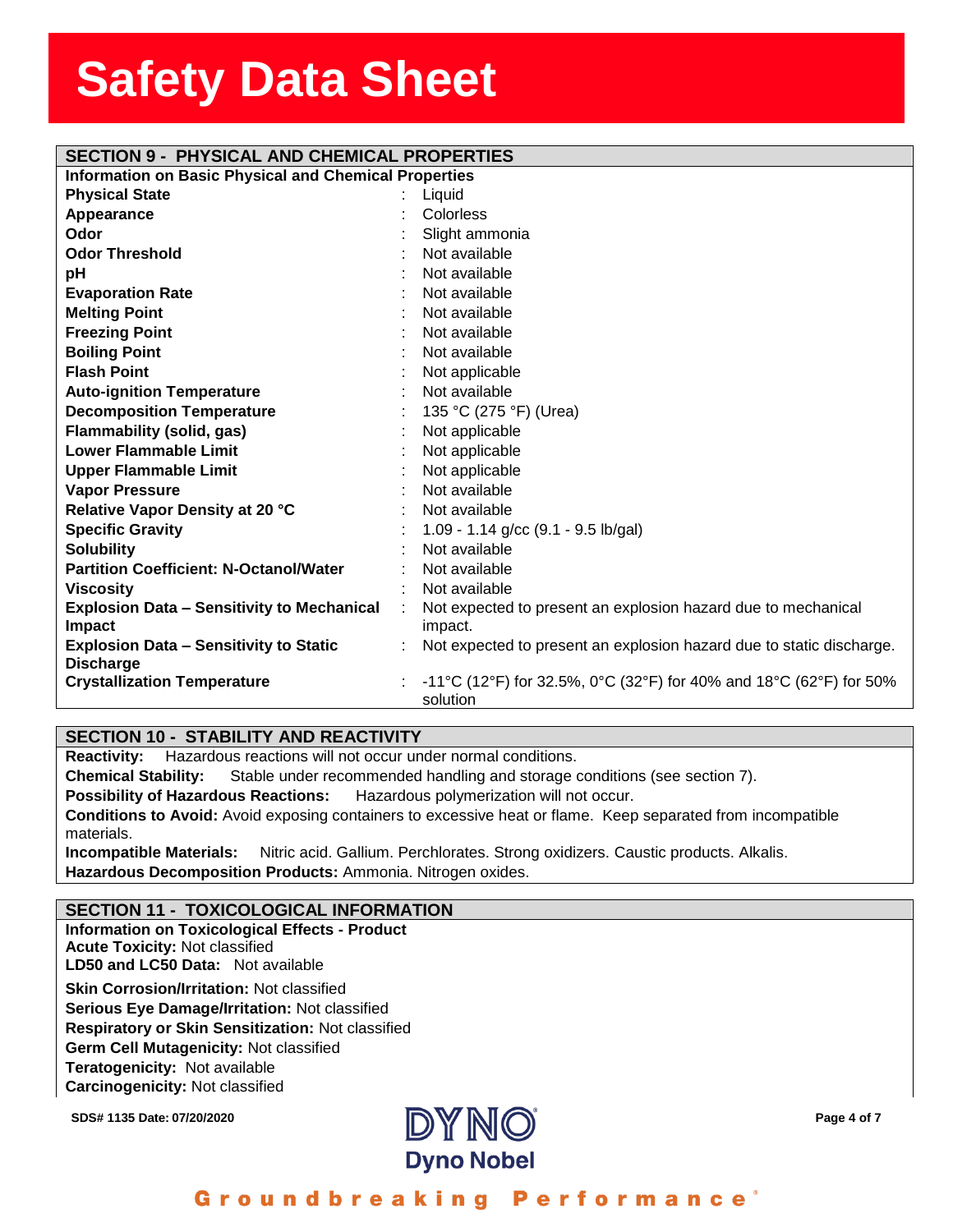**Specific Target Organ Toxicity (Repeated Exposure):** Not classified<br>**Specific Target Organ Toxicity (Repeated Exposure):** Not classified **Reproductive Toxicity:** Not classified<br><mark>Specific Target Organ Toxicity (Single Exposure):</mark> Not classified<br><mark>Aspiration Hazard:</mark> Not classified **Reproductive Toxicity:** Not classified **Aspiration Hazard:** Not classified **Symptoms/Injuries After Inhalation:** May cause respiratory irritation. **Symptoms/Injuries After Skin Contact:** May cause skin irritation. **Symptoms/Injuries After Eye Contact:** May cause eye irritation. **Symptoms/Injuries After Ingestion:** Abdominal pain, nausea, vomiting and gastrointestinal irritation may result. (Urea is a protein to ruminants, animals with the enzyme Urease in their digestive systems, but is moderately toxic to humans when ingested).

**Chronic Symptoms:** None expected under normal conditions of use.

**Information on Toxicological Effects - Ingredient(s)**

#### **LD50 and LC50 Data:**

**Urea (57-13-6)**

| LD50 Oral Rat       | 8471 mg/kg                       |  |
|---------------------|----------------------------------|--|
| Ammonia (7664-41-7) |                                  |  |
| LC50 Inhalation Rat | 5.1 mg/l (Exposure time: 1 h)    |  |
| LC50 Inhalation Rat | 2000 ppm/4h (Exposure time: 4 h) |  |

#### **SECTION 12: ECOLOGICAL INFORMATION**

| <b>Toxicity</b><br>Not classified                           |                                                                         |  |  |
|-------------------------------------------------------------|-------------------------------------------------------------------------|--|--|
| Urea (57-13-6)                                              |                                                                         |  |  |
| LC50 Fish 1                                                 | 16200 - 18300 mg/l (Exposure time: 96 h - Species: Poecilia reticulata) |  |  |
| EC50 Daphnia 1                                              | 3910 mg/l (Exposure time: 48 h - Species: Daphnia magna [Static])       |  |  |
| Ammonia (7664-41-7)                                         |                                                                         |  |  |
| LC50 Fish 1                                                 | 0.44 mg/l (Exposure time: 96 h - Species: Cyprinus carpio)              |  |  |
| EC50 Daphnia 1                                              | 25.4 mg/l (Exposure time: 48 h - Species: Daphnia magna)                |  |  |
| $LC$ 50 Fish 2                                              | 0.26 - 4.6 mg/l (Exposure time: 96 h - Species: Lepomis macrochirus)    |  |  |
| Persistence and Degradability Not available                 |                                                                         |  |  |
| <b>Bioaccumulative Potential</b>                            |                                                                         |  |  |
| Urea (57-13-6)                                              |                                                                         |  |  |
| <b>BCF</b> fish 1                                           | ~< 10                                                                   |  |  |
| Log Pow                                                     | $-1.59$ (at 25 °C)                                                      |  |  |
| Ammonia (7664-41-7)                                         |                                                                         |  |  |
| <b>Log Pow</b>                                              | $-1.14$ (at 25 °C)                                                      |  |  |
| <b>Mobility in Soil</b> Not available                       |                                                                         |  |  |
| <b>Other Adverse Effects</b>                                |                                                                         |  |  |
| <b>Other Information:</b> Avoid release to the environment. |                                                                         |  |  |

#### **SECTION 13 - DISPOSAL CONSIDERATIONS**

**Waste Disposal Recommendations:** Dispose of waste material in accordance with all local, regional, national, and international regulations.

**Additional Information:** Spilled chemical can be used as fertilizer.

#### **SECTION 14 - TRANSPORT INFORMATION**

**In Accordance with DOT** Not regulated for transport. **In Accordance with IMDG** Not regulated for transport. **In Accordance with IATA** Not regulated for transport. **In Accordance with TDG** Not regulated for transport.

**SDS# 1135 Date: 07/20/2020 Page 5 of 7**

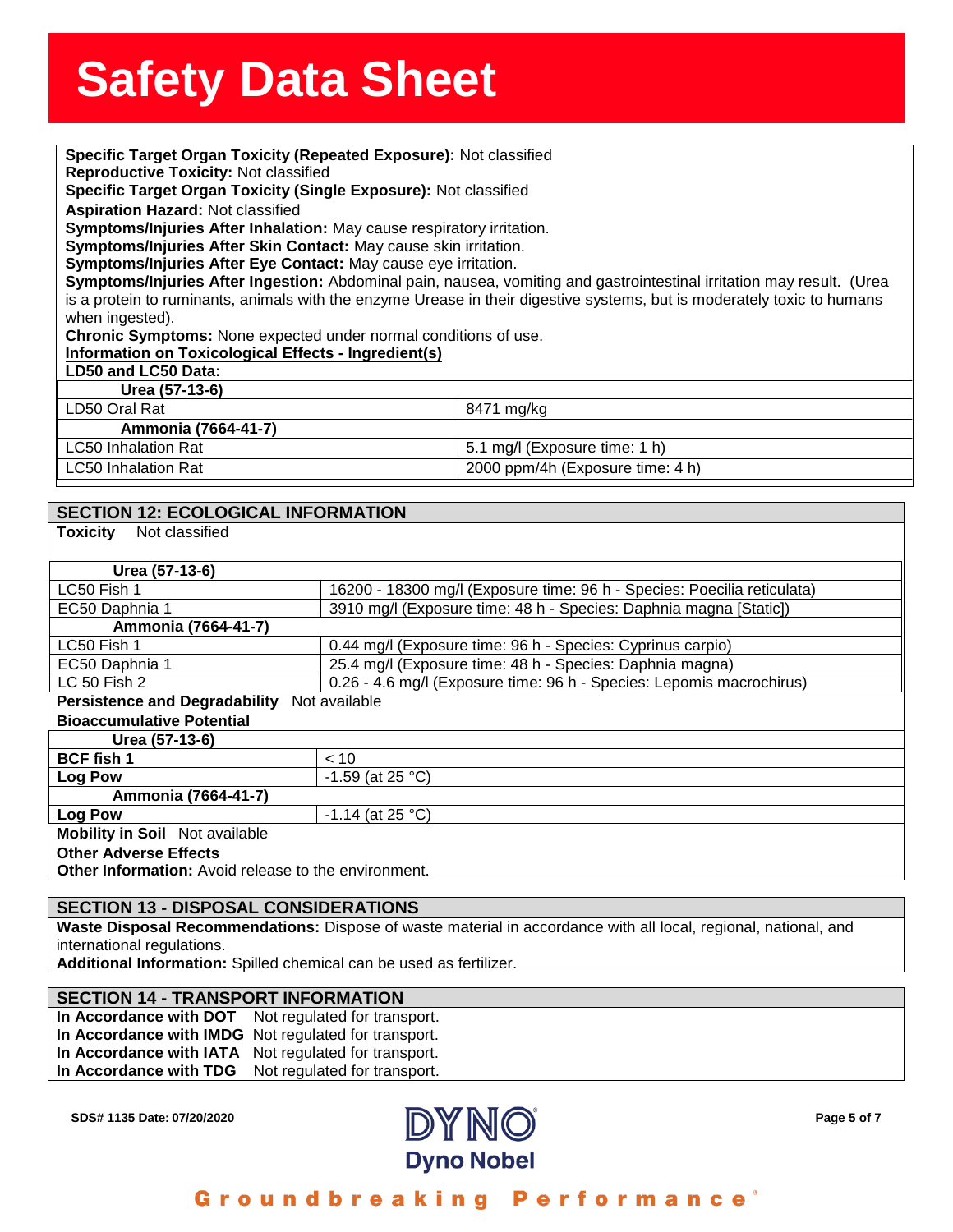### assess State State State State State State State State State State State State State State State State State S<br>State State State State State State State State State State State State State State State State State State St **SECTION 15 - REGULATORY INFORMATION**

| SECTION 13 - REGULATURT INFORMATION                                                            |                                                                           |                                                          |  |  |  |
|------------------------------------------------------------------------------------------------|---------------------------------------------------------------------------|----------------------------------------------------------|--|--|--|
| <b>US Federal Regulations</b>                                                                  |                                                                           |                                                          |  |  |  |
| Urea (57-13-6)                                                                                 |                                                                           |                                                          |  |  |  |
|                                                                                                | Listed on the United States TSCA (Toxic Substances Control Act) inventory |                                                          |  |  |  |
| Ammonia (7664-41-7)                                                                            |                                                                           |                                                          |  |  |  |
|                                                                                                | Listed on the United States TSCA (Toxic Substances Control Act) inventory |                                                          |  |  |  |
| Listed on the United States SARA Section 302                                                   |                                                                           |                                                          |  |  |  |
| Listed on United States SARA Section 313                                                       |                                                                           |                                                          |  |  |  |
| <b>SARA Section 302 Threshold Planning Quantity</b><br>(TPQ)                                   |                                                                           | 500                                                      |  |  |  |
| <b>SARA Section 311/312 Hazard Classes</b>                                                     |                                                                           | Fire hazard                                              |  |  |  |
|                                                                                                |                                                                           | Immediate (acute) health hazard                          |  |  |  |
|                                                                                                |                                                                           | Sudden release of pressure hazard                        |  |  |  |
| <b>SARA Section 313 - Emission Reporting</b>                                                   |                                                                           | 1.0 % (includes anhydrous Ammonia and aqueous Ammonia    |  |  |  |
|                                                                                                |                                                                           | from water dissociable Ammonium salts and other sources, |  |  |  |
|                                                                                                |                                                                           | 10% of total aqueous Ammonia is reportable under this    |  |  |  |
|                                                                                                |                                                                           | listing)                                                 |  |  |  |
| <b>Canadian Regulations</b>                                                                    |                                                                           |                                                          |  |  |  |
| Urea Solution, 32.5%, 40% or 50%                                                               |                                                                           |                                                          |  |  |  |
| <b>WHMIS Classification</b><br>Uncontrolled product according to WHMIS classification criteria |                                                                           |                                                          |  |  |  |
| Urea (57-13-6)                                                                                 |                                                                           |                                                          |  |  |  |
| Listed on the Canadian DSL (Domestic Substances List)                                          |                                                                           |                                                          |  |  |  |
| <b>WHMIS Classification</b>                                                                    | Uncontrolled product according to WHMIS classification criteria           |                                                          |  |  |  |
| Ammonia (7664-41-7)                                                                            |                                                                           |                                                          |  |  |  |
| Listed on the Canadian DSL (Domestic Substances List)                                          |                                                                           |                                                          |  |  |  |
| Listed on the Canadian IDL (Ingredient Disclosure List)                                        |                                                                           |                                                          |  |  |  |
| <b>IDL Concentration 1 %</b>                                                                   |                                                                           |                                                          |  |  |  |
| <b>WHMIS Classification</b>                                                                    | Class A - Compressed Gas                                                  |                                                          |  |  |  |
| Class B Division 1 - Flammable Gas                                                             |                                                                           |                                                          |  |  |  |

Class D Division 1 Subdivision A - Very toxic material causing immediate and serious toxic effects Class E - Corrosive Material

This product has been classified in accordance with the hazard criteria of the Controlled Products Regulations (CPR) and the SDS contains all of the information required by CPR.

#### **SECTION 16: OTHER INFORMATION, INCLUDING DATE OF PREPARATION OR LAST REVISION**

**Revision Date** : 07/20/2020<br> **Other Information** : This docum **Other Information** : This document has been prepared in accordance with the SDS requirements of the OSHA Hazard Communication Standard 29 CFR 1910.1200. **Party Responsible for the Preparation of This Document** 

Dyno Nobel Inc. 6440 S. Millrock Drive, Suite 150 Salt Lake City, Utah 84121 Phone: 801-364-4800

**Disclaimer**